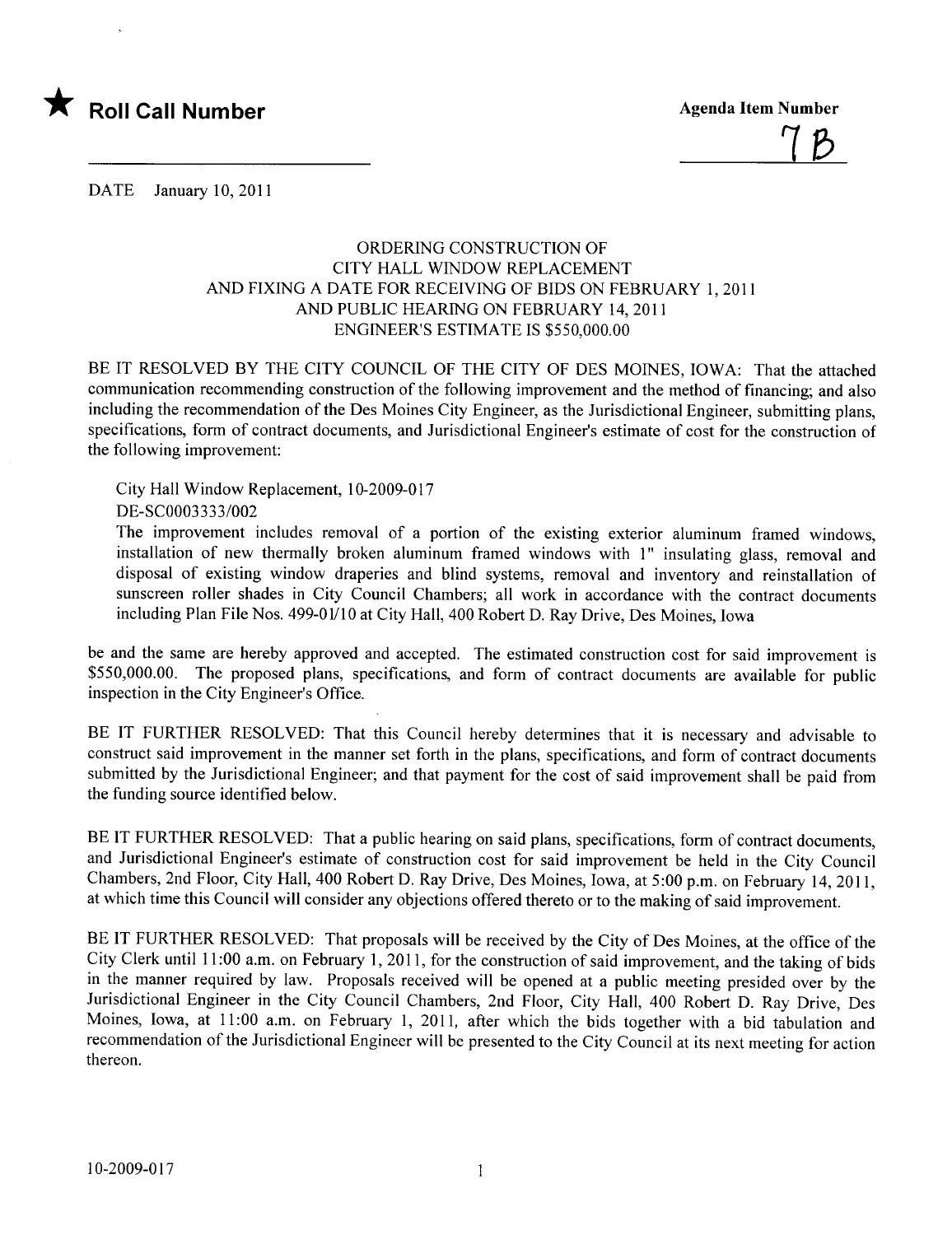

1B

DATE January 10, 2011

BE IT FURTHER RESOLVED: That an appropriate Notice to Bidders and Notice of Public Hearing for said improvement be published in the Des Moines Register as provided and directed by Chapter 26 and/or 314, Code of Iowa.

(City Council Communication Number  $\|1-0\|$  attached.)

Moved by to adopt.

With Merchan Varlight Architecture Contract March 1994

FORM APPROVED: FUNDS AVAILABLE

When tisk

Deputy City Attorney Des Moines Finance Director

~unding Source: 2010-2011 CIP, Page Building-7, Energy Conservation, BLD110, Being: Department of Energy, Energy Efficiency and Conservation Block Grant

| <b>COUNCIL ACTION</b> | <b>YEAS</b> | <b>NAYS</b> | <b>PASS</b> | <b>ABSENT</b>   |
|-----------------------|-------------|-------------|-------------|-----------------|
| <b>COWNIE</b>         |             |             |             |                 |
| <b>COLEMAN</b>        |             |             |             |                 |
| <b>GRIESS</b>         |             |             |             |                 |
| <b>HENSLEY</b>        |             |             |             |                 |
| <b>MAHAFFEY</b>       |             |             |             |                 |
| <b>MEYER</b>          |             |             |             |                 |
| <b>MOORE</b>          |             |             |             |                 |
| <b>TOTAL</b>          |             |             |             |                 |
| <b>MOTION CARRIED</b> |             |             |             | <b>APPROVED</b> |
|                       |             |             |             |                 |
|                       |             |             |             |                 |
|                       |             |             |             | $\sim$          |

I, Diane Rauh, City Clerk of said City Council, hereby certify that at a meeting of the City Council, held on the above date, among other proceedings the above was adopted.

IN WITNESS WHEREOF, I have hereunto set my hand and affxed my seal the day and year first above written.

Mayor